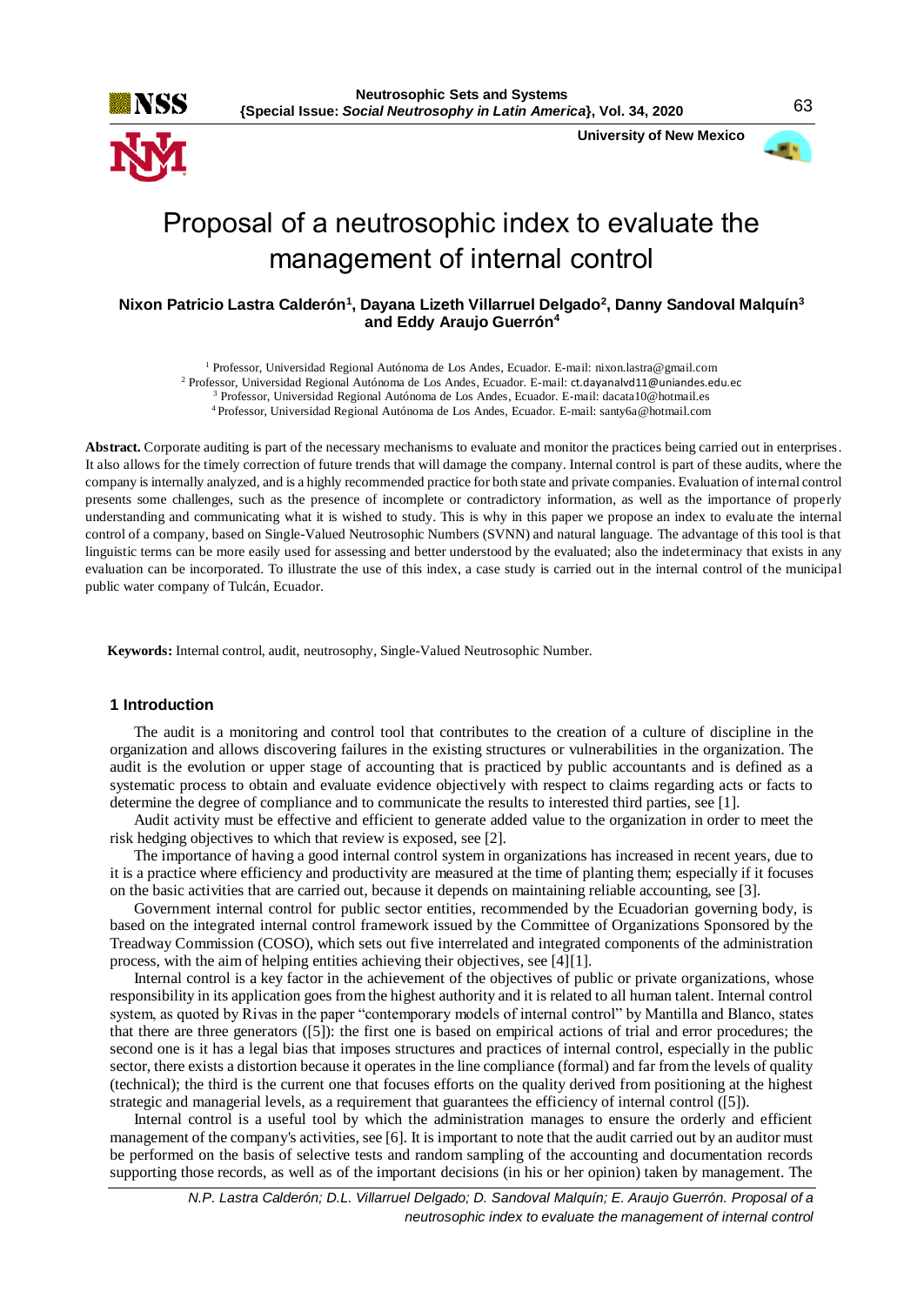extent and scope of such tests shall be determined by the nature of the process and by the strength or weakness of the internal control system, see [7].

This paper aims to propose an index to measure internal control. To do this we select the Single-Valued Neutrosophic Number (SVNN) as measurement tools, because of three characteristics of neutrosophy ([8-9]), the first ones is the modeling of the uncertainty, which it shares with other theories such as fuzzy sets of Zadeh ([10]), the second one is the explicit inclusion of the indeterminacy, and thirdly the possibility that provides for modeling with linguistic terms. The internal control measurement is performed by auditors who do not necessarily manage well numeric evaluation terms, however the use of linguistic terms would allow them to evaluate more easily, in addition they will better be understood by the evaluated personnel. Moreover, each evaluation has a certain degree of indeterminacy that is inevitable, due to contradictions, ignorance, inconsistencies among other characteristics; therefore the use of neutrosophic tools is justified in this research.

The paper has the following structure, a section where some criteria of internal control and the basic concepts of neutrosophy, which are used throughout this document are explained, as well as the proposed index is defined. The next section illustrates with a Case Study the application of this index in the internal control to the Municipal Public Water Company of Tulcán, Ecuador. The last section is devoted to conclusions.

#### **2 Basic Concepts**

This section describes the main concepts needed in this article. Subsection 2.1 contains the basic elements on internal control. Subsection 2.2 contains the definitions of Single-Valued Neutrosophic Numbers, the proposed index to measure internal control, among others.

# **2.1 Internal Control**

Audit has three stages, viz., firstly the information collection phase, secondly, the analysis phase, and thirdly the decision-making phase ([11]). The Ecuadorian Government Auditing Standards set out three phases, namely, (1) planning, which has two processes, preliminary planning, which aims to determine the strategy to be followed based on the knowledge of the process that was audited, also that obtained from the audited department, its obligations and responsibility assigned by the management of the company in its statutes, and (2) the specific planning that is to define the strategy by determining the procedures to be carried out in (3) the execution phase of the audit., where, on the basis of compliance and substantive tests, evidence can be obtained that will be the basis of findings that are reported in the reporting and audit results phase.

The author in [12][2, 3] lists the responsibilities of the internal controls of the administration and the auditor. The administration is responsible for establishing and maintaining the internal controls that the entity requires and that the administration publicly reports on the effectiveness of the operation of those controls. In contrast, the auditor is responsible for understanding and verifying the effectiveness and efficiency of the internal control system, and the auditor should therefore prepare an audit report on the evaluation of the internal controls of the administration, including the auditor's opinion on the operational effectiveness of those controls.

The internal control audit under the management audit makes it possible to analyze efficiency and effectiveness, and in the investigated case is to determine compliance with previous recommendations and to assess how these were implemented in order to give a professional judgment to the enterprise departments as its own management.

The internal control audit before expressing an opinion must comply with the planning, control tests and results communication phases; where the planning consists of understanding the audited entity or process, its environment; the control components are necessary to investigate the administration, its procedures to observe and inspect and logically follow up the recommendations resulting from previous audits; the control tests must identify the procedures applicable in the circumstances to form an opinion and obtain sufficient and competent evidence regarding the controls that were operating during the audit period; and finally, the communication of results, which is the third phase that the auditor should report to manage any weaknesses detected in the internal control, in addition, to ensure that those responsible for this management are properly informed of the weaknesses found, the main goal of that report is to induce the entity to take necessary measures for the correction of the deficiencies and strengthen internal control.

The main criteria that should be evaluated in the internal control, according to COSO, are the following five:

- 1. Control Environment,
- 2. Risk Assessment,
- 3. Control Activities,
- 4. Information and Communication,
- 5. Monitoring Controls.

These criteria are defined as follows:

*N.P. Lastra Calderón; D.L. Villarruel Delgado; D. Sandoval Malquín; E. Araujo Guerrón. Proposal of a neutrosophic index to evaluate the management of internal control*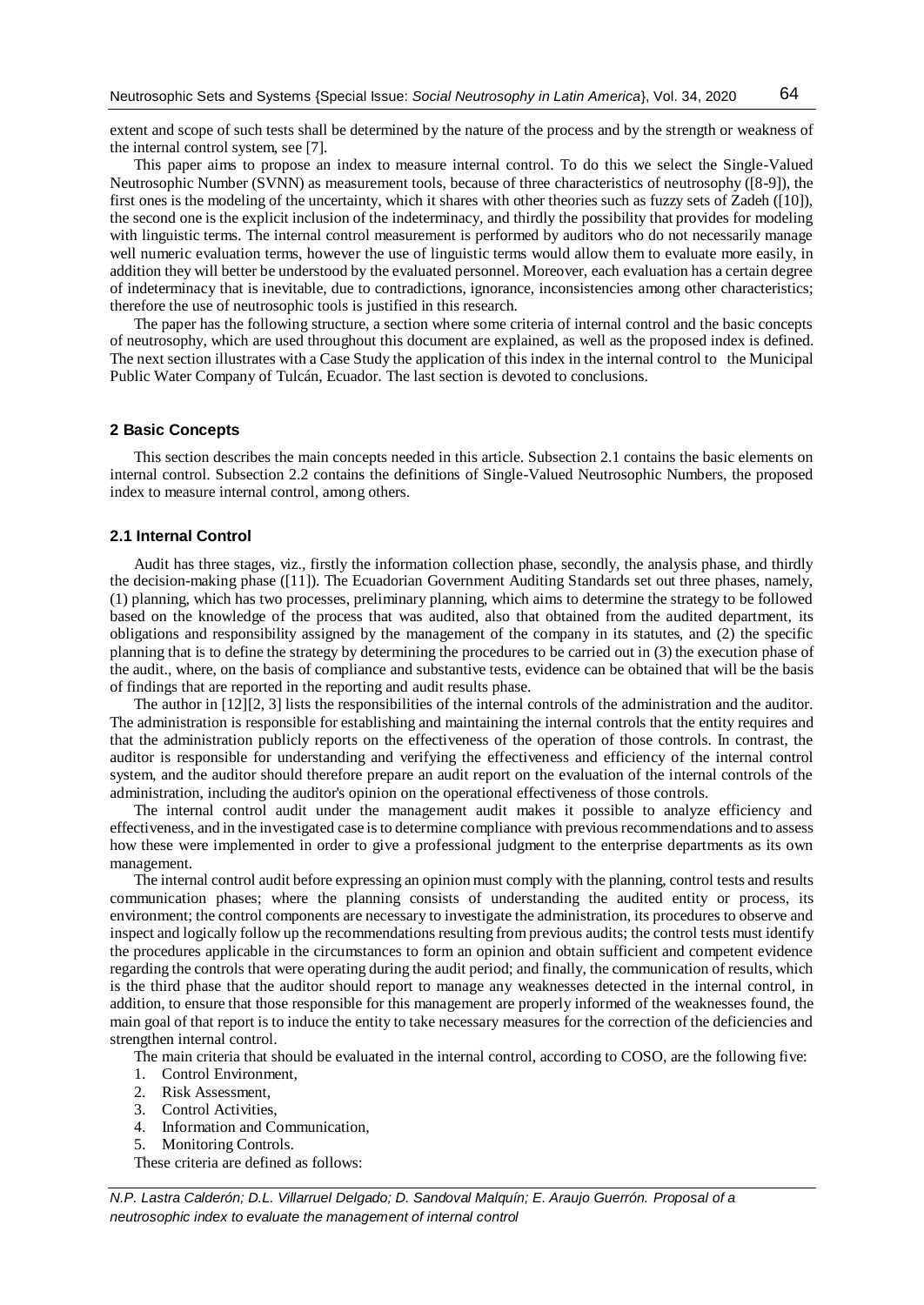Control Environment: these are the criteria that set the pattern of the organization's functioning and its sensitivity to control.

Risk Assessment: processes developed by the company to identify, measure and manage the risks related to achieving the objectives.

Control Activities: policies, procedures, and control mechanisms aimed at the fulfillment of the objectives.

Information and Communication: these are the mechanisms that make it possible to have the appropriate information, in time and form, for the development of the responsibilities of the managers.

Monitoring Controls: it is the process of evaluating the quality of the internal control system by means of the evaluation monitoring activities.

It is appropriate to break down these five criteria into sub-criteria to be measured, because the evaluation is easier to perform, in this paper we propose the following sub-criteria ([13]):

- 1. Control Environment.
	- 1.1. Integrity and ethical values,
	- 1.2. Commitment to competition,
	- 1.3. Board of directors or audit committee,
	- 1.4. Philosophy and operating style of management,
	- 1.5. Organizational structure,
	- 1.6. Allocation of authority and responsibilities,
	- 1.7. Human resources policies and procedures.
- 2. Risk Assessment.
	- 2.1 Mission, objectives and policies,
	- 2.2. Process or activity level objectives,
	- 2.3. Risk identification,
	- 2.4. Risk estimation,
	- 2.5. Change management.
- 3. Control Activities.
	- 3.1. Identification of control procedures,
	- 3.2. Opposition of interests,
	- 3.3. Coordination of areas,
	- 3.4. Documentation,
	- 3.5. Defined levels of authorization,
	- 3.6. Adequate recording of transactions,
	- 3.7. Restricted access to resources, assets and records,
	- 3.8. Staff relationship in sensitive areas,
	- 3.9. Control of the information system,
	- 3.10. Information Technology Control,
	- 3.11. Performance indicators,
	- 3.12. Manual of procedures.
- 4. Information and Communication.
	- 4.1. Information and responsibility,
	- 4.2. Information flow,
	- 4.3. Integrated Information Systems,
	- 4.4. Flexibility to change,
	- 4.5. Commitment of the higher authority,
	- 4.6. Communication channels.
- 5. Monitoring Controls.
	- 5.1. Evaluation of the internal control system,
	- 5.2. Effectiveness of the internal control system,
	- 5.3. Validation of assumptions,
	- 5.4. Deficiencies detected.

# **2.2 Neutrosophic Approach**

**Definition 1.** ([8-9, 14]) Let U be a space of points (objects), with a generic element in U denoted by x. A *neutrosophic set* A in U is characterized by a truth-membership function T<sub>A</sub>, an indeterminacy-membership function  $I_A$  and a falsity-membership function  $F_A$ .  $T_A(x)$ ,  $I_A(x)$  and  $F_A(x)$  are real standard or nonstandard subsets of  $]0, 1^{\dagger}$ . It can be written as  $A = \{ \langle x, (T_A(x), I_A(x), F_A(x)) \rangle : x \in U; T_A(x), I_A(x), F_A(x) \subseteq ]0, 1^{\dagger} \}$ . There is no restriction on the sum of  $T_A(x)$ ,  $I_A(x)$  and  $F_A(x)$ , thus,  $0 \le T_A(x) + I_A(x) + F_A(x) \le 3^+$ .

Neutrosophic sets are useful in their nonstandard form only in philosophy, but not in technical applications, thus the *Single-Valued Neutrosophic Sets* are defined.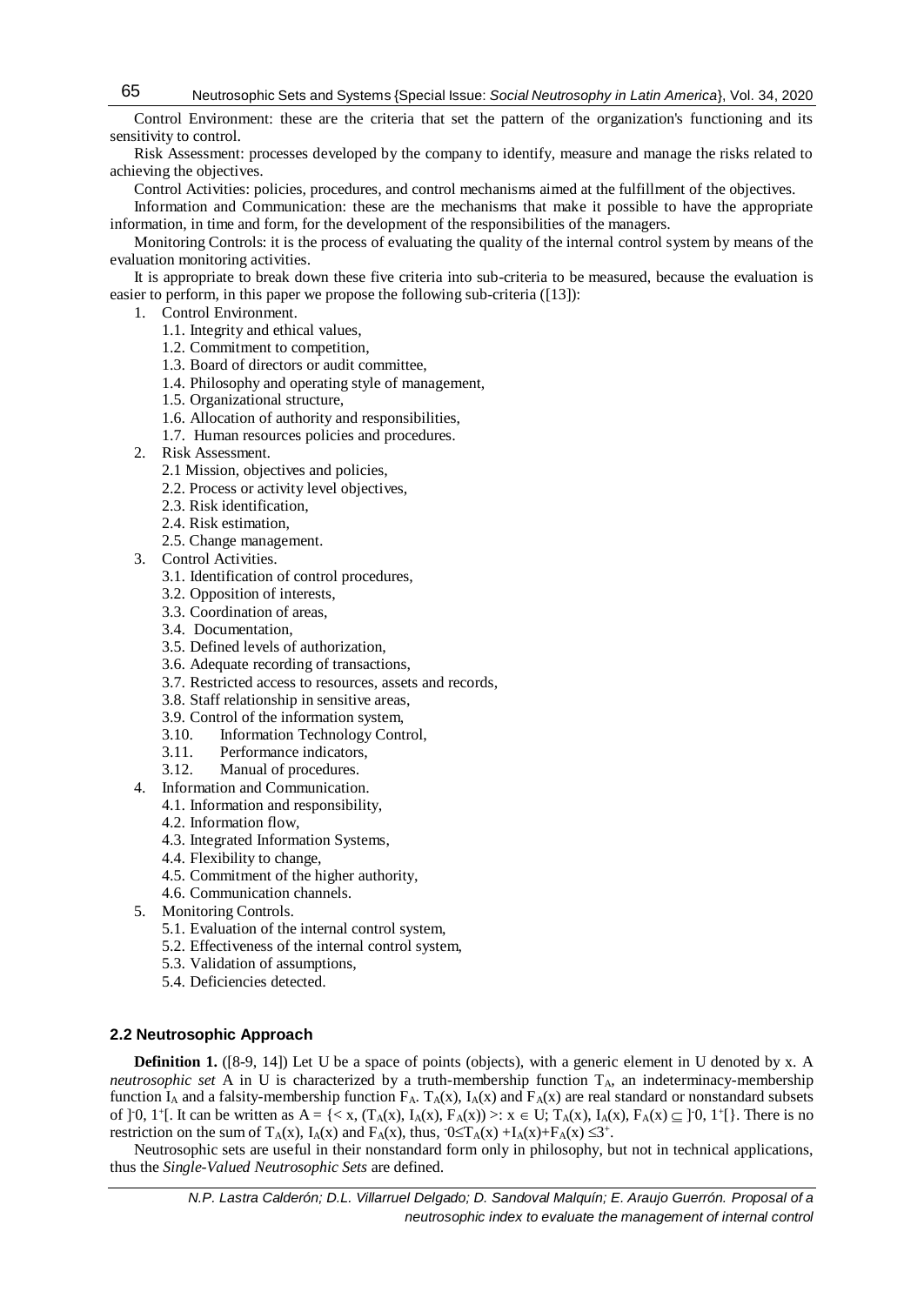**Definition 2.** ([8-9, 14][4]) Let U be a space of points (objects), with a generic element in U denoted by x. A *Single-Valued Neutrosophic Set* (SVNS) A in U is characterized by a truth-membership function TA, an indeterminacy-membership function  $I_A$  and a falsity-membership function  $F_A$ .  $T_A(x)$ ,  $I_A(x)$  and  $F_A(x) \in [0,1]$ . It can be written as  $A = \{ \langle x, (T_A(x), I_A(x), F_A(x)) \rangle : x \in U; T_A(x), I_A(x), F_A(x) \in [0, 1] \}.$ 

There is no restriction on the sum of  $T_A(x)$ ,  $I_A(x)$  and  $F_A(x)$ , thus,  $0 \leq T_A(x) + I_A(x) + F_A(x) \leq 3$ .

For convenience, a *Single-Valued Neutrosophic Number* (SVNN) is represented by (a, b, c), where a, b, c ∈ [0, 1] and  $0 \leq a + b + c \leq 3$ .

A linguistic scale can be associated with SVNN, here we propose the scale summarized in Table 1.

| Linguistic term      | <b>SVNN</b>        |
|----------------------|--------------------|
| Extremely good (EG)  | (1,0,0)            |
| Very very good (VVG) | (0.9, 0.1, 0.1)    |
| Very good (VG)       | (0.8, 0.15, 0.20)  |
| Good(G)              | (0.70, 0.25, 0.30) |
| Medium good (MDG)    | (0.60, 0.35, 0.40) |
| Median(M)            | (0.50, 0.50, 0.50) |
| Medium bad (MDB)     | (0.40, 0.65, 0.60) |
| Bad (B)              | (0.30, 0.75, 0.70) |
| Very bad (VB)        | (0.20, 0.85, 0.80) |
| Very very bad (VVB)  | (0.10, 0.90, 0.90) |
| Extremely bad (EB)   | (0,1,1)            |

**Table 1:** Linguistic terms proposed in [9, 15] associated with SVNNs.

**Definition 3.** Let U be a universe of discourse, a space of points (objects) and *x* denotes a generic element of U. *A* is a *Single Valued Neutrosophic Aggregation Operator* (SVNAO) if it is a mapping  $A: \cup_{n\in\mathbb{N}} ([0,1]^3)^n \rightarrow [0,1]^3$ .

One example of SVNAO is the *Weighted Average* operator (WA), see [16-17], which is shown in Equation 1.

$$
WA(a_1, a_2, \cdots, a_n) = \sum_{i=1}^{n} w_i a_i
$$
 (1)

Where,  $a_i = (T_i, I_i, F_i)$  are SVNNs and  $w_i \in [0, 1]$  for every  $i = 1, 2, ..., n$ ; which satisfy the condition  $\sum_{i=1}^{n} w_i = 1$ . The a<sub>i</sub>s are the values obtained for the i<sup>th</sup> alternative assessment, and w<sub>i</sub> denotes the weight which represents the importance given to the alternative a<sup>i</sup> or the expertise level who evaluates the alternative.

The index we propose here is based on a combination between WA and the evaluators ' assessment on the linguistic scale shown in Table 1, as detailed below:

- 1. The managers of the company, trained to carry out the evaluation are selected for each one of the five criteria. Let us denote them by  $K = \{k_{11}, k_{12},...,k_{1m1}; k_{21}, k_{22},...,k_{2m2}; k_{31}, k_{32},...,k_{3m3}; k_{41}, k_{42},...,k_{4m4}; k_{51},$  $k_{52},...,k_{5m5}$ , where  $k_{ii}$  denotes the evaluator selected to evaluate the i-th criterion (i = 1, 2, …, 5) and the j-th rater  $(j = 1, 2, ..., m_i)$ . Two different notations can denote the same evaluator, when a specialist evaluates two different criteria for which he or she is trained.
- 2. It is denoted by  $W = \{w_{11}, w_{12}, \ldots, w_{1m1}; w_{21}, w_{22}, \ldots, w_{2m2}; w_{31}, w_{32}, \ldots, w_{3m3}; w_{41}, w_{42}, \ldots, w_{4m4}; w_{51}, w_{52}, \ldots, w_{4m4}\}$ w5m5} the set of weights that are assigned to each evaluator with respect to each criterion, so that  $\sum_{j=1}^{m_i} w_{ij} = 1$ , for  $i = 1, 2, ..., 5$ .
- 3. Each evaluator in K evaluates the internal control criterion assigned to him or her using the linguistic terms in Table 1. The procedure is the following:
	- If the i-th criterion is assigned to the j-th evaluator, he (she) evaluates each of the sub-criteria corresponding to i. Next, he (she) aggregates his (her) evaluations according to Equation 1, using identical weights for every sub-criterion. This will be the final evaluation of criterion i by the evaluator j.
	- The total assessment of criterion i is obtained by aggregating, using Formula 1 and weights  $w_{i1}$ ,  $w_{i2},..., w_{imi}$  of all evaluations obtained for i in the previous point. This evaluation allows determining the state of the i-th criterion and itself is useful for internal control.
- 4. The final index is obtained by aggregating the indices calculated in the previous point and constitutes the final evaluation of internal control of the company. Again Equation 1 is used for this.
- 5. Each of the previous assessments are compared with the SVNNs in Table 1 by using Formula 2 as follows ([18]):

*N.P. Lastra Calderón; D.L. Villarruel Delgado; D. Sandoval Malquín; E. Araujo Guerrón. Proposal of a neutrosophic index to evaluate the management of internal control*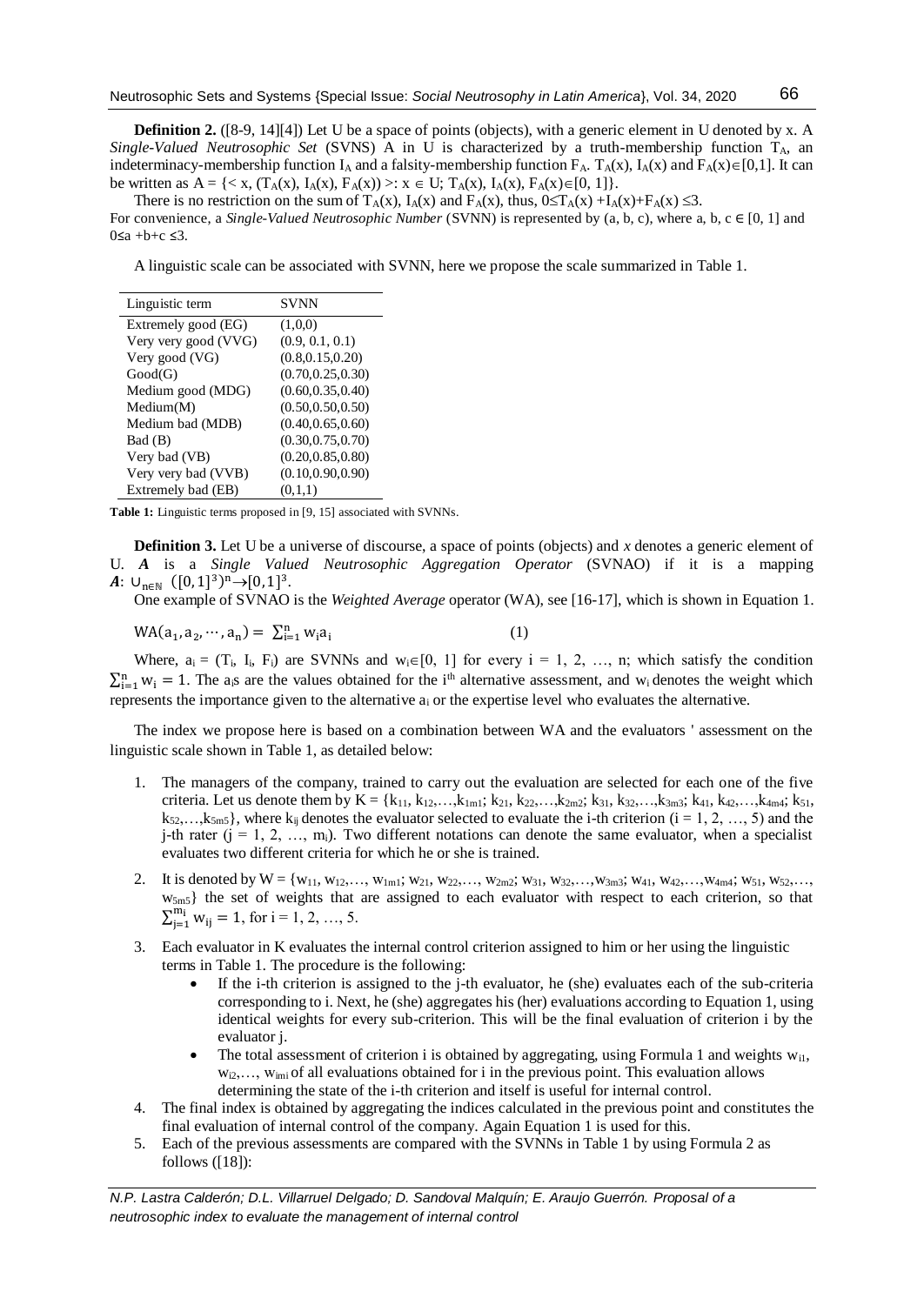Neutrosophic Sets and Systems {Special Issue: *Social Neutrosophy in Latin America*}, Vol. 34, 2020

$$
d(a,b) = \sqrt{\frac{1}{3}((T_a - T_b)^2 + (I_a - I_b)^2 + (F_a - F_b)^2)}
$$
 (2)

Where  $a = \langle T_a, I_a, F_a \rangle$  and  $b = \langle T_b, I_b, F_b \rangle$  are two SVNNs.

The linguistic term associated with the SVNN having the minimum distance in formula 2 is selected as the natural language evaluation of the criterion.

In case there is a tie between two values of Table 1, the worst of the two possible linguistic values in the table is selected.

#### **3 Case Study**

This research was carried out in the Company, Public Municipal Water and Sewer utilities of the city of Tulcán, Ecuador, in order to verify the compliance of the internal control standards that are of mandatory compliance in the public sector of Ecuador, norm 100-01 of the State General Controllership 2009 ([4]). It defines an integral process applied by the highest authority, management and personnel that provides reasonable security for the achievement of institutional objectives and the protection of public resources. It is oriented to comply with the legal, technical and administrative order, promote efficiency and effectiveness of the operations of the entity and guarantees the reliability and timeliness of the information, for this, it is essential to evaluate the reliability of internal control.

One evaluator per criterion was selected to evaluate the internal control. Thus, we have  $K = \{k_{11}; k_{21}; k_{31}; k_{41};$  $k_{51}$  and  $W = \{w_{11}; w_{21}; w_{31}; w_{41}; w_{51}\}$ , where  $w_{i1} = 1$ , for  $i = 1, 2, 3, 4$ , and 5.

The obtained results of evaluation by every one of experts respect to every sub-criterion is summarized in Table 2, see that we denote the sub-criterion with the number used in the previous subsection, also, it can be seen the linguistic term and its associated SVNN, according to Table 1. Let us observe that the evaluation of the criteria are obtained aggregating the SVNNs of sub-criteria, according to Equation 1, whereas its associated linguistic term is selected with the criterion proposed in the fifth point of the method.

|    | Sub-Criterion              | Evaluation<br>in<br>form of<br>linguistic term | <b>Associated SVNN</b>      |
|----|----------------------------|------------------------------------------------|-----------------------------|
| 1. | <b>Control Environment</b> | <b>MDG</b> (dist = $0.02369$ )                 | (0.58571, 0.38571, 0.41429) |
|    | 1.1.                       | <b>MDG</b>                                     | (0.60, 0.35, 0.40)          |
|    | 1.2                        | <b>MDG</b>                                     | (0.60, 0.35, 0.40)          |
|    | 1.3                        | M                                              | (0.50, 0.50, 0.50)          |
|    | 1.4                        | M                                              | (0.50, 0.50, 0.50)          |
|    | 1.5                        | G                                              | (0.70, 0.25, 0.30)          |
|    | 1.6                        | G                                              | (0.70, 0.25, 0.30)          |
|    | 1.7                        | M                                              | (0.50, 0.50, 0.50)          |
| 2. | <b>Risk Assessment</b>     | $M$ (dist = 0.028284)                          | (0.48, 0.54, 0.52)          |
|    | 2.1.                       | <b>VVG</b>                                     | (0.9, 0.1, 0.1)             |
|    | 2.2                        | G                                              | (0.70, 0.25, 0.30)          |
|    | 2.3                        | B                                              | (0.30, 0.75, 0.70)          |
|    | 2.4                        | B                                              | (0.30, 0.75, 0.70)          |
|    | 2.5                        | <b>VB</b>                                      | (0.20, 0.85, 0.80)          |
| 3. | Control Activities.        | <b>MDB</b> (dist = $0.035358$ )                | (0.35833, 0.66667, 0.64167) |
|    | 3.1.                       | <b>VB</b>                                      | (0.20, 0.85, 0.80)          |
|    | 3.2                        | <b>VB</b>                                      | (0.20, 0.85, 0.80)          |
|    | 3.3                        | <b>VB</b>                                      | (0.20, 0.85, 0.80)          |
|    | 3.4                        | VB                                             | (0.20, 0.85, 0.80)          |
|    | 3.5                        | G                                              | (0.70, 0.25, 0.30)          |
|    | 3.6.                       | G                                              | (0.70, 0.25, 0.30)          |
|    | 3.7                        | B                                              | (0.30, 0.75, 0.70)          |
|    | 3.8                        | G                                              | (0.70, 0.25, 0.30)          |
|    | 3.9                        | B                                              | (0.30, 0.75, 0.70)          |
|    | 3.10                       | B                                              | (0.30, 0.75, 0.70)          |
|    | 3.11                       | B                                              | (0.30, 0.75, 0.70)          |
|    | 3.12                       | VB                                             | (0.20, 0.85, 0.80)          |
| 4. | Information<br>and         | $G$ (dist = 0.028868)                          | (0.7, 0.3, 0.3)             |

*N.P. Lastra Calderón; D.L. Villarruel Delgado; D. Sandoval Malquín; E. Araujo Guerrón. Proposal of a neutrosophic index to evaluate the management of internal control*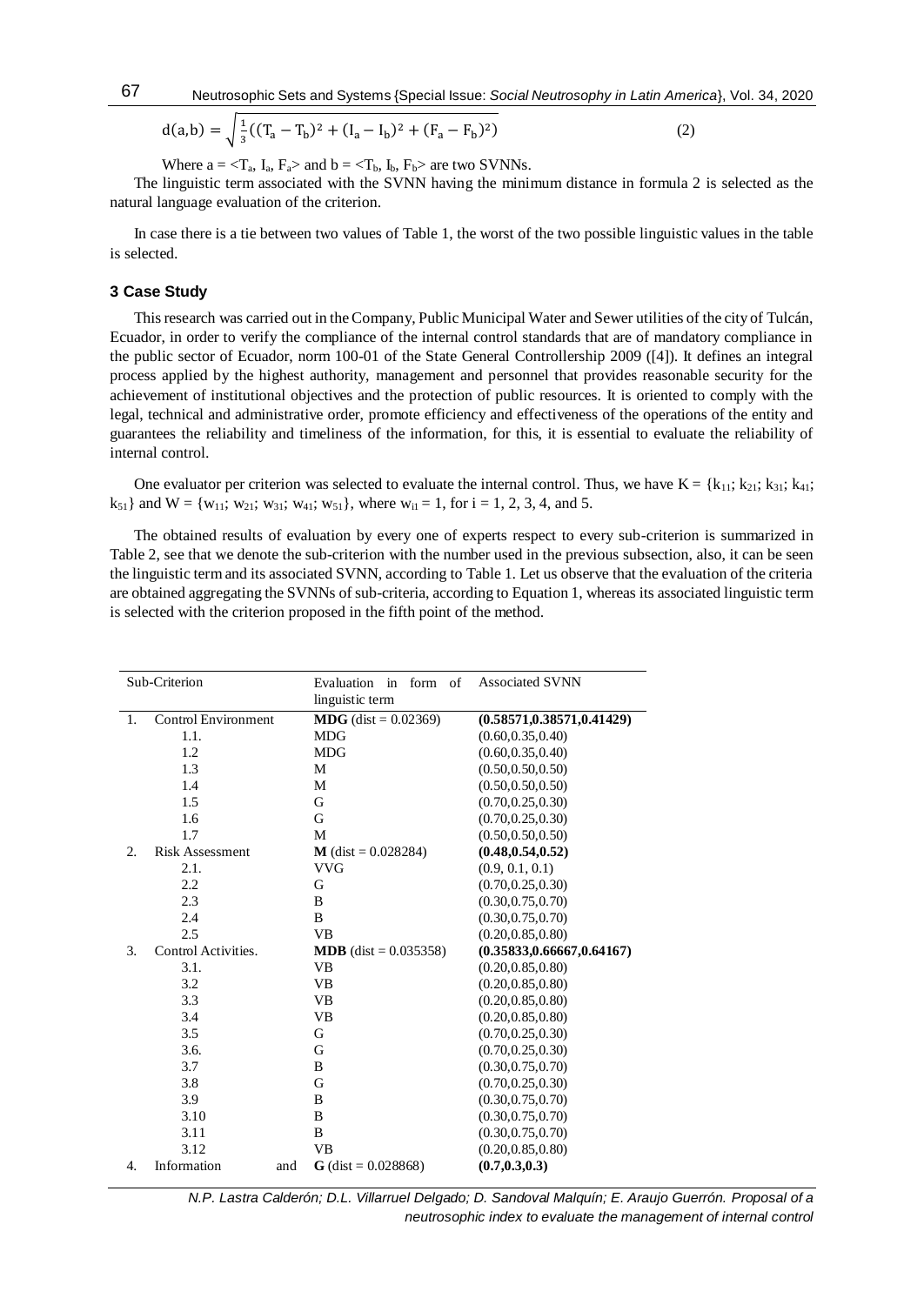|     | Communication        |                       |                     |
|-----|----------------------|-----------------------|---------------------|
|     | 4.1.                 | VVG                   | (0.9, 0.1, 0.1)     |
|     | 4.2                  | VVG                   | (0.9, 0.1, 0.1)     |
|     | 4.3                  | G                     | (0.70, 0.25, 0.30)  |
|     | 4.4                  | B                     | (0.30, 0.75, 0.70)  |
|     | 4.5                  | М                     | (0.50, 0.50, 0.50)  |
|     | 4.6.                 | VVG                   | (0.9, 0.1, 0.1)     |
| .5. | Monitoring Controls. | $M$ (dist = 0.059512) | (0.55, 0.425, 0.45) |
|     | 5.1.                 | G                     | (0.70, 0.25, 0.30)  |
|     | 5.2                  | G                     | (0.70, 0.25, 0.30)  |
|     | 5.3                  | <b>MDG</b>            | (0.60, 0.35, 0.40)  |
|     | 5.4                  | VB                    | (0.20, 0.85, 0.80)  |

**Table 2:** Experts' evaluation of the criteria and sub-criteria, using linguistic terms and SVNNs, *dist* represents the minimum distance between SVNN of the criteria and the SVNN associated with the linguistic terms in Table 1.

The final index of the internal control is obtained by means of Equation 1, aggregating the indexes of the five criteria; it is  $(0.53481, 0.46348, 0.46519)$ . Thus, the internal control is evaluated as Medium (M) with dist = 0.035389.

#### **Conclusion**

This paper was dedicated to define a new neutrosophic index to measure the internal control of an enterprise. Moreover, we proposed a group decision method for Internal Control assessment. The advantage of the index is that inputs and outputs are linguistic terms, which is the most convenient way to measure by human beings, and also it is more comprehensible for the evaluated directives, thus, the reception of the evaluation is more natural. Additionally, to use the neutrosophy permits joining the indeterminacy that is typical in decision making. We illustrated the application of the index in the case study of the Company, Public Municipal Water and Sewer utilities of the city of Tulcán, Ecuador. We propose to code this method for being applied in real life internal controls.

# **References**

- [1] González-Colcera, L. (2012). *Compendium of Audit (Compendio de Auditoría)(In Spanish)*. Buenos Aires: Edicon.
- [2] Campo, R. (2012). *Practical handbook of internal audit (Manual práctico de Auditoría Interna)(In Spanish)*. Buenos Aires: Edicon.
- [3] Paiva-Acuña, F. J. (2013). Internal Control and its incidence in the profitability of the enterprise "Cobros del Norte S.A." (Control interno y su incidencia en la rentabilidad de empresa cobros del norte SA.) (In Spanish). *Revista Científica de FAREM-Estelí, 7*, 34-42.
- [4] N. B. Hernandez, M. B. Ruilova Cueva, and B. N. Mazacón, "Prospective analysis of public management scenarios modeled by the Fuzzy Delphi method," *Neutrosophic Sets and Systems,* vol. 26, no. 1, pp. 17, 2019.
- [5] M. Leyva-Vázquez, F. Smarandache, and J. E. Ricardo, "Artificial intelligence: challenges, perspectives and neutrosophy role.(Master Conference)," *Dilemas Contemporáneos: Educación, Política y Valore,* vol. 6, no. Special, 2018.
- [6] J. Estupiñan Ricardo, M. E. Llumiguano Poma, A. M. Argüello Pazmiño, A. D. Albán Navarro, L. Martín Estévez, and N. Batista Hernandez, "Neutrosophic model to determine the degree of comprehension of higher education students in Ecuador," *Neutrosophic Sets & Systems,* vol. 26, 2019.
- [7] J. E. Ricardo, N. B. Hernández, G. R. Zumba, M. C. V. Márquez, and B. W. O. Ballas, "EL ASSESSMENT CENTER PARA LA EVALUACIÓN DE LAS COMPETENCIAS ADQUIRIDAS POR LOS ESTUDIANTES DE NIVEL SUPERIOR," *Investigación Operacional,* vol. 40, no. 5, pp. 638-643, 2019.
- [8] State General Controllership (2009). *Agreement 039-GC-2009. Quito, Pichincha, Ecuador: Official record*.
- [9] Rivas-Márquez, G. (2011). Contemporary models of Internal Control. Theoretical foundations (Modelos Contemporáneos de Control Interno. Fundamentos Teóricos)(In Spanish). *Observatorio Laboral Revista Venezolana, 4*(8), 115-136.
- [10] Mazariegos-Sánchez, A. (2013). Internal Control in an organization producer of certified coffee (El Control Interno en una Organización Productora de Café Certificado)(In Spanish). *Revista Mexicana de Agronegocios*, 460-470.
- [11] Escalante, P. P. and Hulett R., N. L. (2010). Importance of the audit to the financial states of the SME: a documentary revision (Importancia de la auditoría de estados financieros para las Pyme's: Una revisión documental)(In Spanish). *Actualidad Contable Faces, 13*(20), 19-28.
- [12] Wang, H., Smarandache, F., Zhang, Y.-Q. and Sunderraman, R. (2010). Single valued neutrosophic sets. *Multispace Multistruct, 4*, 410–413.
- [13] Leyva-Vázquez, M. (2018). *Neutrosophy: New advances in the treatment of the uncertainty (Neutrosofía: Nuevos avances en el tratamiento de la incertidumbre)(In Spanish)*. Brussels: Pons.
- [14] Zadeh, L. A. (1965). Fuzzy Sets. *Information and Control, 8*, 338 353.

*N.P. Lastra Calderón; D.L. Villarruel Delgado; D. Sandoval Malquín; E. Araujo Guerrón. Proposal of a neutrosophic index to evaluate the management of internal control*